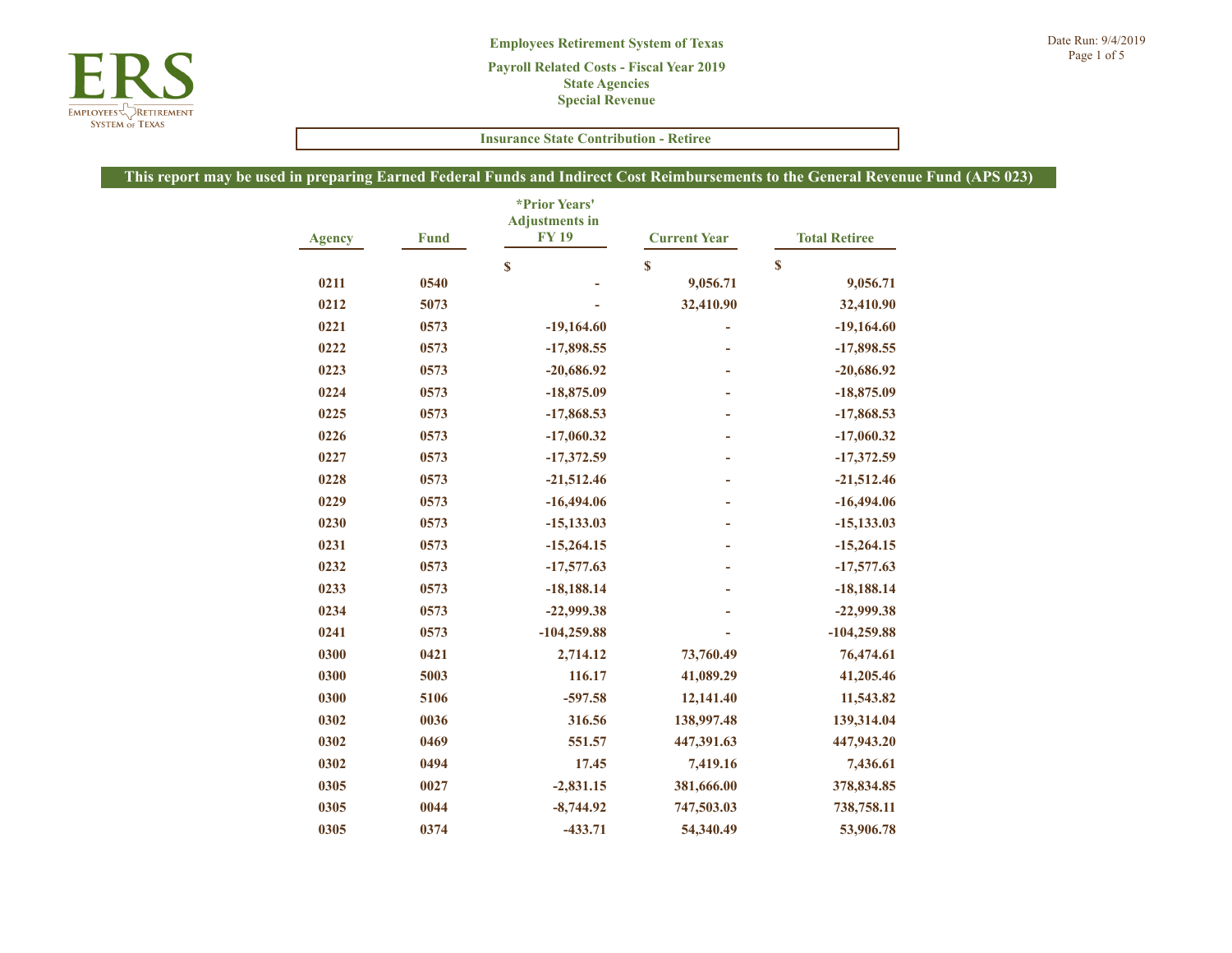

|               |             | <b>Insurance State Contribution - Retiree</b>          |                     |                                                                                                        |  |
|---------------|-------------|--------------------------------------------------------|---------------------|--------------------------------------------------------------------------------------------------------|--|
|               |             |                                                        |                     | n preparing Earned Federal Funds and Indirect Cost Reimbursements to the General Revenue Fund (APS 023 |  |
| <b>Agency</b> | <b>Fund</b> | <i>*Prior Years'</i><br><b>Adjustments in</b><br>FY 19 | <b>Current Year</b> | <b>Total Retiree</b>                                                                                   |  |
|               |             | \$                                                     | $\mathbf{s}$        | $\mathbf{s}$                                                                                           |  |
| 0305          | 0450        | 120.01                                                 | 12,343.41           | 12,463.42                                                                                              |  |
| 0305          | 0522        | $-12,094.15$                                           | 1,101,832.38        | 1,089,738.23                                                                                           |  |
| 0305          | 0599        |                                                        | 2,290.35            | 2,290.35                                                                                               |  |
| 0305          | 5152        | 2,626.75                                               | 31,025.77           | 33,652.52                                                                                              |  |
| 0306          | 0118        | 684.05                                                 | 114,055.57          | 114,739.62                                                                                             |  |
| 0320          | 0165        |                                                        | 339,359.04          | 339,359.04                                                                                             |  |
| 0320          | 0492        |                                                        | 99,331.94           | 99,331.94                                                                                              |  |
| 0320          | 5026        | -756,870.89                                            | 24,685,971.43       | 23,929,100.54                                                                                          |  |
| 0332          | 0127        | 1,634.17                                               | 337,616.28          | 339,250.45                                                                                             |  |
| 0332          | 0896        | 6,456.56                                               | 664,317.90          | 670,774.46                                                                                             |  |
| 0347          | 0507        |                                                        | 4,201.98            | 4,201.98                                                                                               |  |
| 0347          | 0735        | ÷,                                                     | 28,498.86           | 28,498.86                                                                                              |  |
| 0362          | 5025        | 6,070.69                                               | 1,277,442.08        | 1,283,512.77                                                                                           |  |
| 0362          | 5175        | 1,973.25                                               | 138,734.52          | 140,707.77                                                                                             |  |
| 0401          | 0449        | 12,850.16                                              | 1,161,929.31        | 1,174,779.47                                                                                           |  |
| 0403          | 0368        | 494.05                                                 | 68,675.56           | 69,169.61                                                                                              |  |
| 0405          | 0501        | $-897.30$                                              | 18,555.20           | 17,657.90                                                                                              |  |
| 0405          | 5010        | 209.53                                                 | 40,904.91           | 41,114.44                                                                                              |  |
| 0405          | 5153        | 12.59                                                  | 20,870.31           | 20,882.90                                                                                              |  |
| 0407          | 0116        | 56.54                                                  | 320,640.52          | 320,697.06                                                                                             |  |
| 0448          | 0036        | 1,774.02                                               | 603,722.22          | 605,496.24                                                                                             |  |
| 0454          | 0036        | 15,626.73                                              | 9,576,998.01        | 9,592,624.74                                                                                           |  |
| 0455          | 5155        | 6,114.25                                               | 2,015,656.09        | 2,021,770.34                                                                                           |  |
| 0473          | 0153        | $-49,414.58$                                           | 110,788.62          | 61,374.04                                                                                              |  |
| 0475          | 0153        | 236.63                                                 | 24,192.14           | 24,428.77                                                                                              |  |
| 0476          | 0597        | 337.37                                                 | 416,036.00          | 416,373.37                                                                                             |  |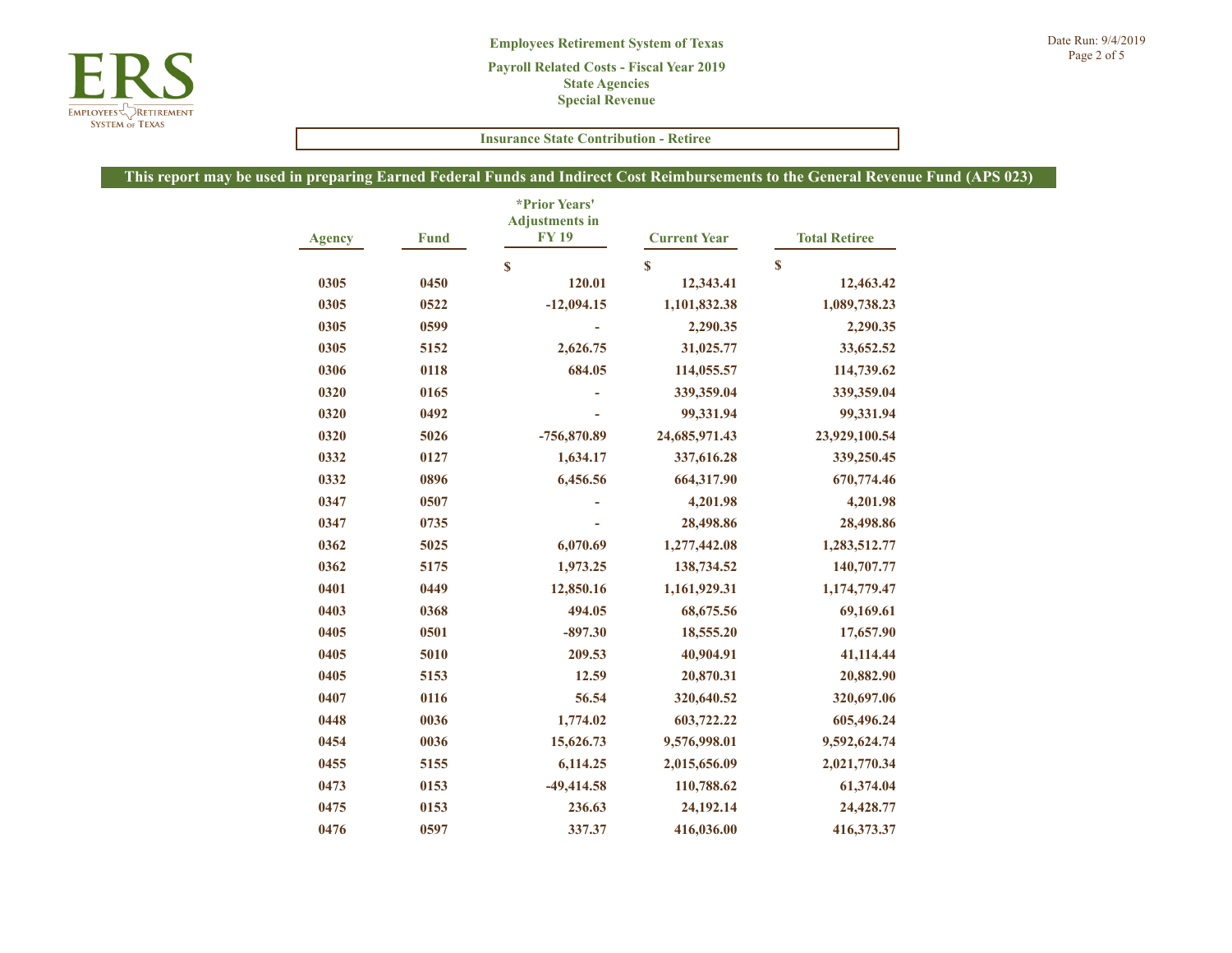|               | <b>Insurance State Contribution - Retiree</b> |                                                                                                        |                     |                      |  |
|---------------|-----------------------------------------------|--------------------------------------------------------------------------------------------------------|---------------------|----------------------|--|
|               |                                               | n preparing Earned Federal Funds and Indirect Cost Reimbursements to the General Revenue Fund (APS 023 |                     |                      |  |
| <b>Agency</b> | <b>Fund</b>                                   | *Prior Years'<br><b>Adjustments in</b><br><b>FY19</b>                                                  | <b>Current Year</b> | <b>Total Retiree</b> |  |
|               |                                               | $\mathbf{s}$                                                                                           | \$                  | \$                   |  |
| 0477          | 5007                                          | $-84.04$                                                                                               | 23,466.08           | 23,382.04            |  |
| 0477          | 5050                                          | 84.04                                                                                                  | 100,742.70          | 100,826.74           |  |
| 0529          | 5018                                          | 12,414.04                                                                                              | 162,268.49          | 174,682.53           |  |
| 0537          | 0019                                          |                                                                                                        | 1,157,027.40        | 1,157,027.40         |  |
| 0537          | 0036                                          | ÷.                                                                                                     | 572,359.23          | 572,359.23           |  |
| 0537          | 0273                                          | ۰                                                                                                      | 8,672,715.01        | 8,672,715.01         |  |
| 0537          | 0341                                          | $\overline{\phantom{a}}$                                                                               | 307,519.09          | 307,519.09           |  |
| 0537          | 0512                                          | ÷.                                                                                                     | 512,518.69          | 512,518.69           |  |
| 0537          | 0524                                          | ٠                                                                                                      | 3,056,624.10        | 3,056,624.10         |  |
| 0537          | 5007                                          |                                                                                                        | 4,608.70            | 4,608.70             |  |
| 0537          | 5017                                          |                                                                                                        | 652,819.54          | 652,819.54           |  |
| 0537          | 5021                                          |                                                                                                        | 228,339.06          | 228,339.06           |  |
| 0537          | 5024                                          |                                                                                                        | 1,360,703.22        | 1,360,703.22         |  |
| 0537          | 5044                                          | $\overline{\phantom{a}}$                                                                               | 18,220.56           | 18,220.56            |  |
| 0537          | 5045                                          |                                                                                                        | 34,714.14           | 34,714.14            |  |
| 0537          | 5108                                          |                                                                                                        | 10,798.52           | 10,798.52            |  |
| 0537          | 5111                                          |                                                                                                        | 117,014.18          | 117,014.18           |  |
| 0537          | 7639                                          |                                                                                                        | 375,882.04          | 375,882.04           |  |
| 0542          | 7639                                          | 791.51                                                                                                 | 10,446.30           | 11,237.81            |  |
| 0551          | 0183                                          | $-10.31$                                                                                               | 872.62              | 862.31               |  |
| 0551          | 0683                                          | $-34.91$                                                                                               | 1,458.08            | 1,423.17             |  |
| 0551          | 5091                                          | $-390.22$                                                                                              | 5,150.89            | 4,760.67             |  |
| 0580          | 0330                                          | 21.98                                                                                                  | 2,000.47            | 2,022.45             |  |
| 0580          | 0480                                          | 27.31                                                                                                  | 1,185.14            | 1,212.45             |  |
| 0582          | 0088                                          | 73,098.56                                                                                              |                     | 73,098.56            |  |
| 0582          | 0151                                          | 2,460,978.43                                                                                           | ÷                   | 2,460,978.43         |  |

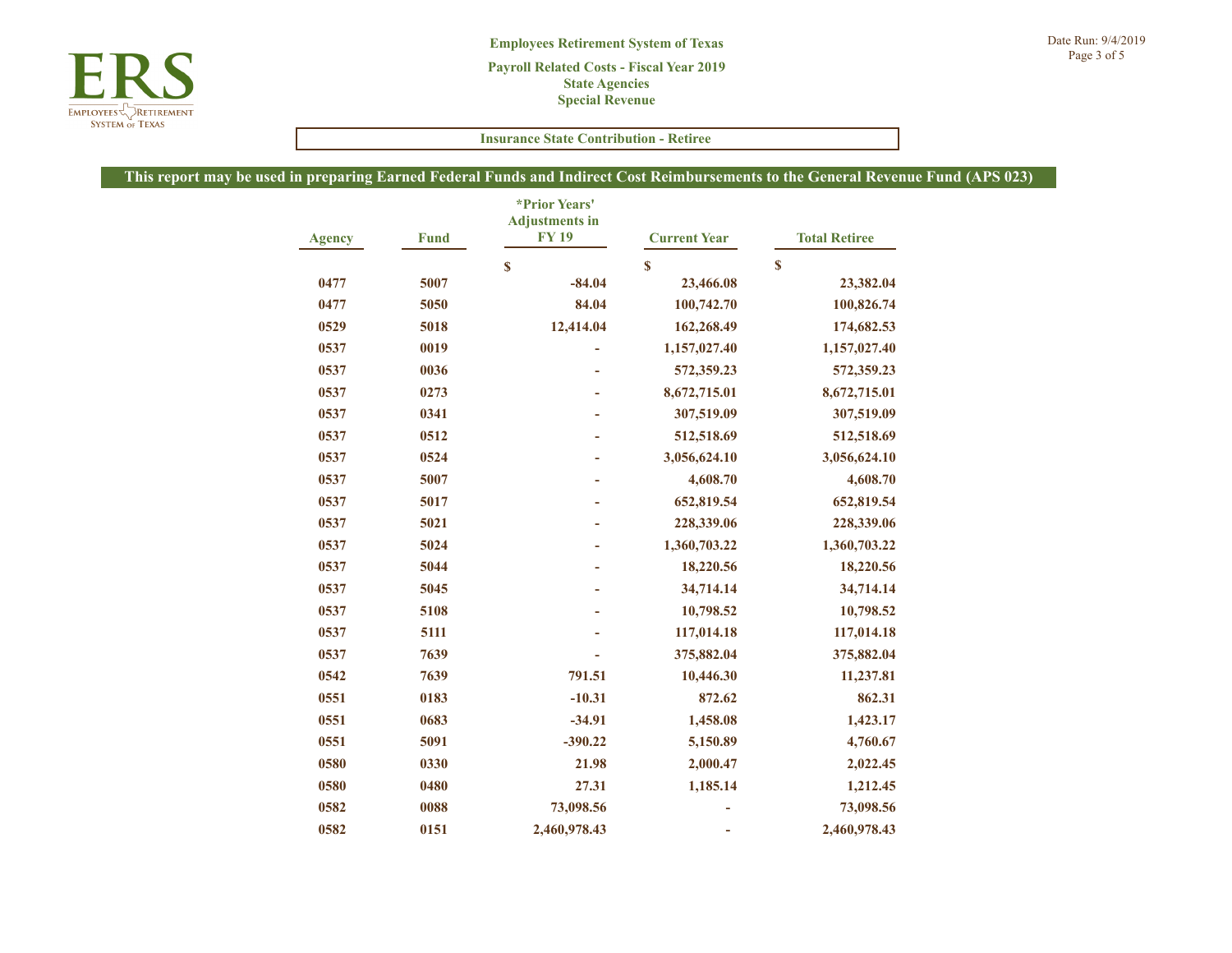

|               |             | <b>Insurance State Contribution - Retiree</b>         |                     |                                                                                                        |  |
|---------------|-------------|-------------------------------------------------------|---------------------|--------------------------------------------------------------------------------------------------------|--|
|               |             |                                                       |                     | n preparing Earned Federal Funds and Indirect Cost Reimbursements to the General Revenue Fund (APS 023 |  |
| <b>Agency</b> | <b>Fund</b> | *Prior Years'<br><b>Adjustments</b> in<br><b>FY19</b> | <b>Current Year</b> | <b>Total Retiree</b>                                                                                   |  |
|               |             | \$                                                    | $\mathbf S$         | S                                                                                                      |  |
| 0582          | 0153        | 3,884,393.07                                          |                     | 3,884,393.07                                                                                           |  |
| 0582          | 0158        | 102,749.79                                            |                     | 102,749.79                                                                                             |  |
| 0582          | 0468        | 82,775.31                                             | L,                  | 82,775.31                                                                                              |  |
| 0582          | 0549        | 1,750,330.84                                          |                     | 1,750,330.84                                                                                           |  |
| 0582          | 0550        | 1,080,791.67                                          |                     | 1,080,791.67                                                                                           |  |
| 0582          | 0655        | 1,251,186.37                                          |                     | 1,251,186.37                                                                                           |  |
| 0582          | 5020        | 57,109.81                                             |                     | 57,109.81                                                                                              |  |
| 0582          | 5065        | 35,453.59                                             |                     | 35,453.59                                                                                              |  |
| 0582          | 5071        | 386,222.39                                            |                     | 386,222.39                                                                                             |  |
| 0582          | 5093        | 27,123.61                                             |                     | 27,123.61                                                                                              |  |
| 0582          | 5094        | 1,562,102.13                                          |                     | 1,562,102.13                                                                                           |  |
| 0601          | 0006        | $-4,347.89$                                           | 107,110,979.50      | 107,106,631.61                                                                                         |  |
| 0608          | 0010        | 8,669.57                                              | 1,776,136.60        | 1,784,806.17                                                                                           |  |
| 0701          | 0003        | 109,646.10                                            | 224,997.14          | 334,643.24                                                                                             |  |
| 0701          | 0044        | 133,522.83                                            | 286,774.63          | 420,297.46                                                                                             |  |
| 0701          | 0148        | 925,578.31                                            | 1,924,160.31        | 2,849,738.62                                                                                           |  |
| 0802          | 0009        | 57,114.19                                             | 10,144,715.83       | 10,201,830.02                                                                                          |  |
| 0802          | 0064        | $-2,242.94$                                           | 8,022,406.11        | 8,020,163.17                                                                                           |  |
| 0802          | 0467        | $-433.50$                                             | 65,857.15           | 65,423.65                                                                                              |  |
| 0802          | 5150        | $-843.07$                                             | 32,042.87           | 31,199.80                                                                                              |  |
| 0907          | 5005        | 69.65                                                 | 5,174.14            | 5,243.79                                                                                               |  |